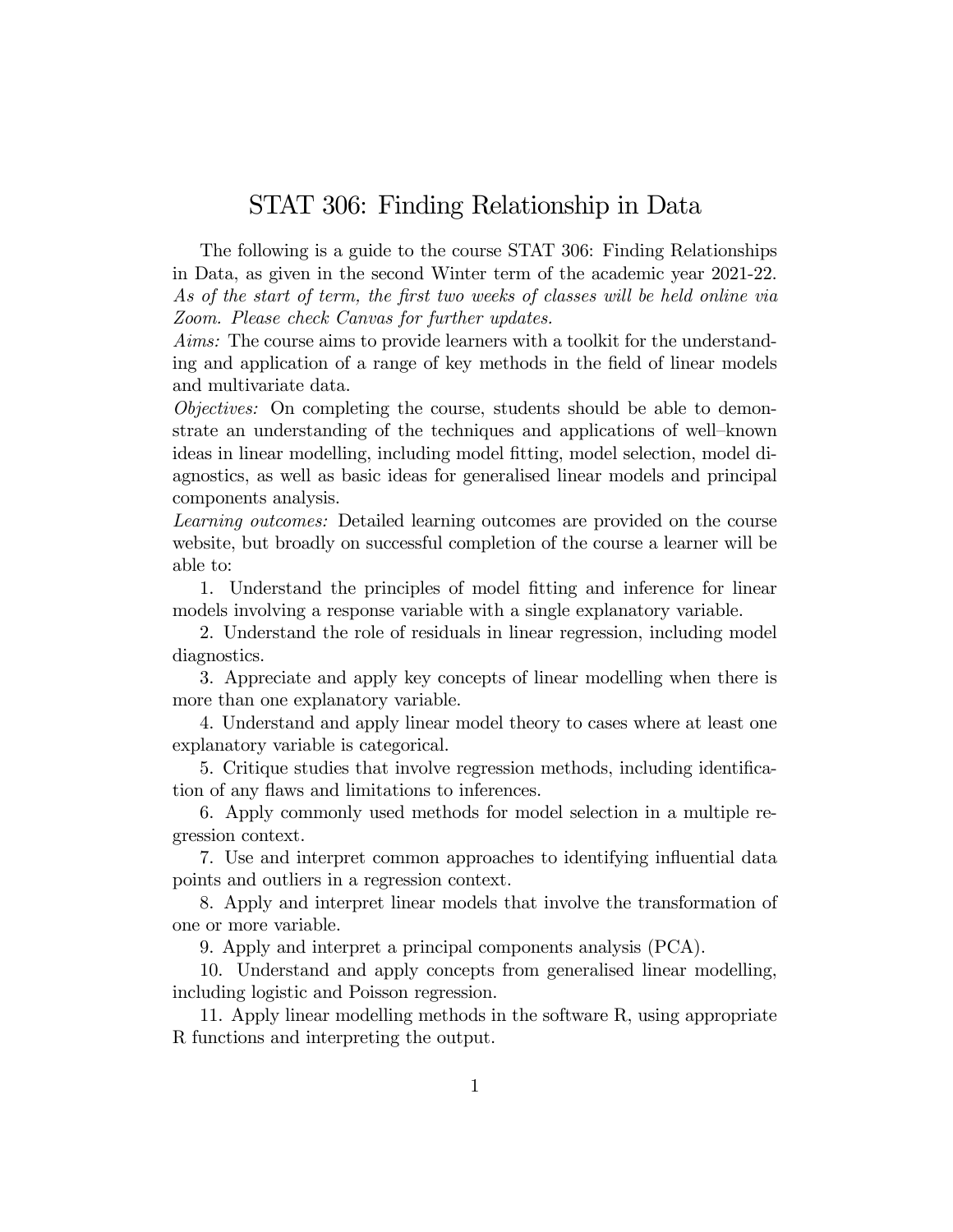Pre-requisites: One of MATH 152, MATH 221, MATH 223 and one of STAT 200, STAT 241, STAT 251, STAT 300, BIOL 300, COMM 291, ECON 325, ECON 327, FRST 231, PSYC 218, PSYC 278, PSYC 366 and one of MATH 302, STAT 302.

Lecturer: Prof. B. Dunham (room ESB 3118, email: B. Dunham@stat.ubc.ca). Lecture times: Tuesdays and Thursdays, 3.30pm.

Assessment: By the completion of the labs activities (10%), a midterm test  $(20\%, \text{ at } 3.30 \text{pm on } 8\text{th March})$ , responses to clickers questions  $(5\%)$ , preclasses quizzes (5%), online WeBWorK homeworks (10%), a  $2\frac{1}{2}$ -hour unseen examination  $(30\%)$ , two assignments  $(10\%$ , each worth  $5\%)$  and a group project (10%). We will use iClicker Cloud (see

lthub.ubc.ca/guides/iclicker-cloud-student-guide/ for information). Please ensure your student ID identifies you (either your name as it appears in Canvas or, should you have concerns about privacy, the first five digits of your student number).

The usual university rules for extenuating circumstances, academic misconduct, and plagiarism apply. Dates for the setting and completion of the assignments are indicated below:

|                                         | Set | Hand-in |
|-----------------------------------------|-----|---------|
| Assignment $1 \mid 31st$ Jan. 4th Mar.  |     |         |
| Assignment $2 \mid 18$ th Mar. 4th Apr. |     |         |

For the on-line WeBWorK homeworks, the dates when each homework opens and closes are as follows:

|                 | Opens     | Closes    |
|-----------------|-----------|-----------|
| HW1             | 14th Jan. | 23rd Jan. |
| HW2             | 21st Jan. | 30th Jan. |
| HW <sub>3</sub> | 28th Jan. | 6th Feb.  |
| HW4             | 4th Feb.  | 13th Feb. |
| HW <sub>5</sub> | 11th Feb. | 27th Feb. |
| HW <sub>6</sub> | 25th Feb. | 6th Mar.  |
| HW7             | 4th Mar.  | 13th Mar. |
| HW8             | 11th Mar. | 20th Mar. |
| HW9             | 18th Mar. | 27th Mar. |
| HW10            | 25th Mar  | 3rd Apr.  |
| HW11            | 1st Apr.  | 10th Apr. |

The homework sets can be accessed via the Canvas page under "Assign-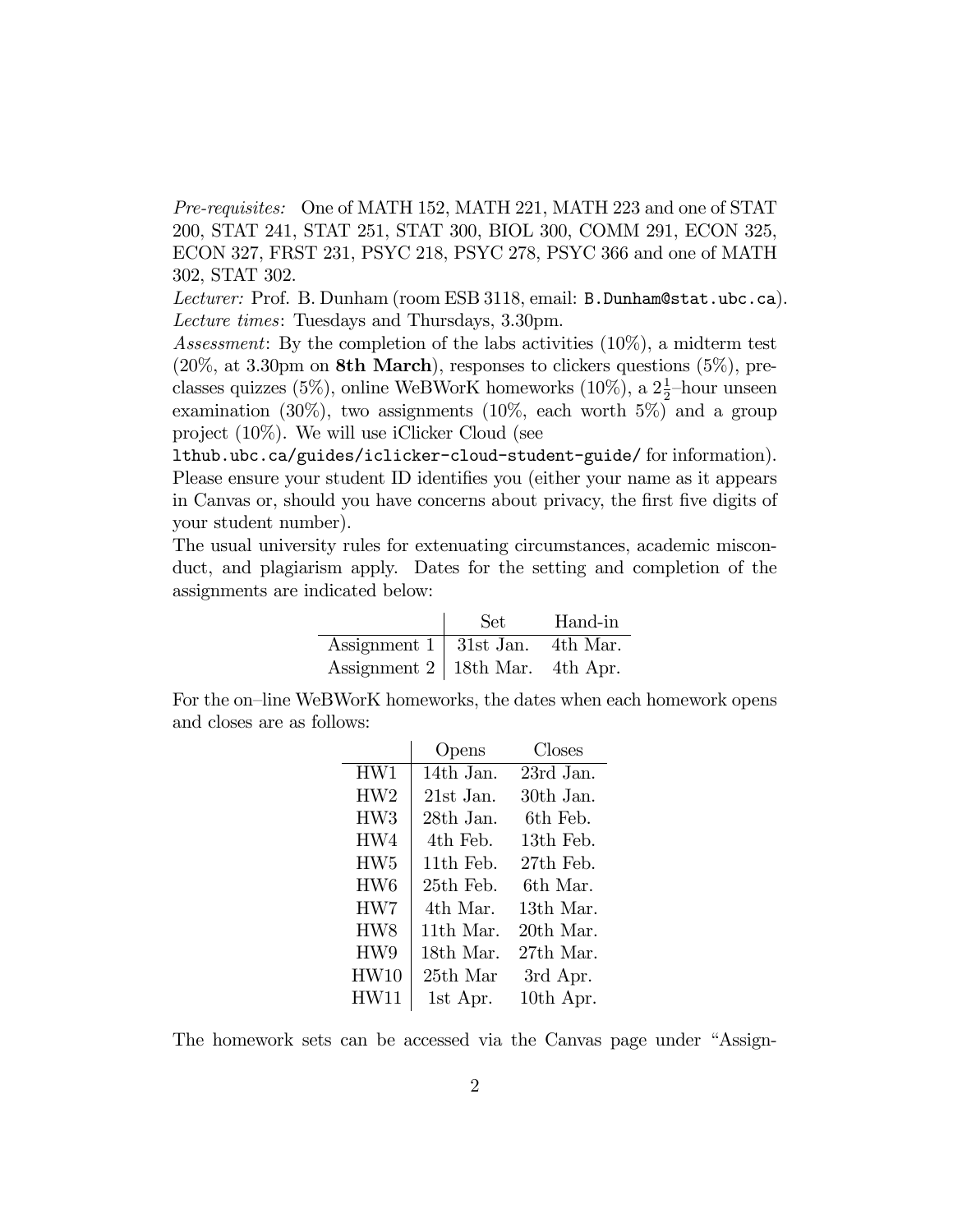ments". All questions set are of multiple choice or "fill in the blanks" format. All deadlines fall on Sunday evenings. Specific details regarding assessment regulations for the course can be found on the course web page.

There will be a group project in which students will work in pre-assigned groups on a data set of their selection. Further details will be available by week 3. The final project is a report submitted during the last week of term. There is an interim stage proposal for review, however, during week 9. Due dates for both components are below:

|                                    | Proposal | Report |
|------------------------------------|----------|--------|
| Group project   18th Mar. 8th Apr. |          |        |

Teaching methods: Classes of approximately eighty minutes duration will occur twice a week, with an online pencast describing related materials being available from the course web page in advance. A pre-class activity is set before each class and an accompanying quiz due on the morning of class days. In all sessions an in-class activity will replace at least part of the lecture component. A calculator or (preferably) R will be necessary for many of the in–class activities. Guided reading or other activities will be set at the end of one lecture to be completed prior to the next.

There will be required lab activities most weeks. On the following weeks a lab activity will count toward the final grade:

|               | Commencing |
|---------------|------------|
| $1.$ Week $3$ | 24th Jan.  |
| 2. Week 4     | 31st Jan.  |
| 3. Week 5     | 7th Feb.   |
| 4. Week 6     | 14th Feb.  |
| 5. Week 8     | 7th Mar.   |
| 6. Week 9     | 14th Mar   |
| 7. Week 10    | 21st Mar   |
| 8. Week 11    | 28th Mar.  |

There will also be office hours each week, commencing in week 2. Students can register for the Piazza forum via the link on the Canvas page.

Programme of work: The study time should total around eight hours per week. So in addition to the contact hours, it is essential that learners spend approximately six hours per week on self-study for the course. A proposed workload for a typical week is as follows: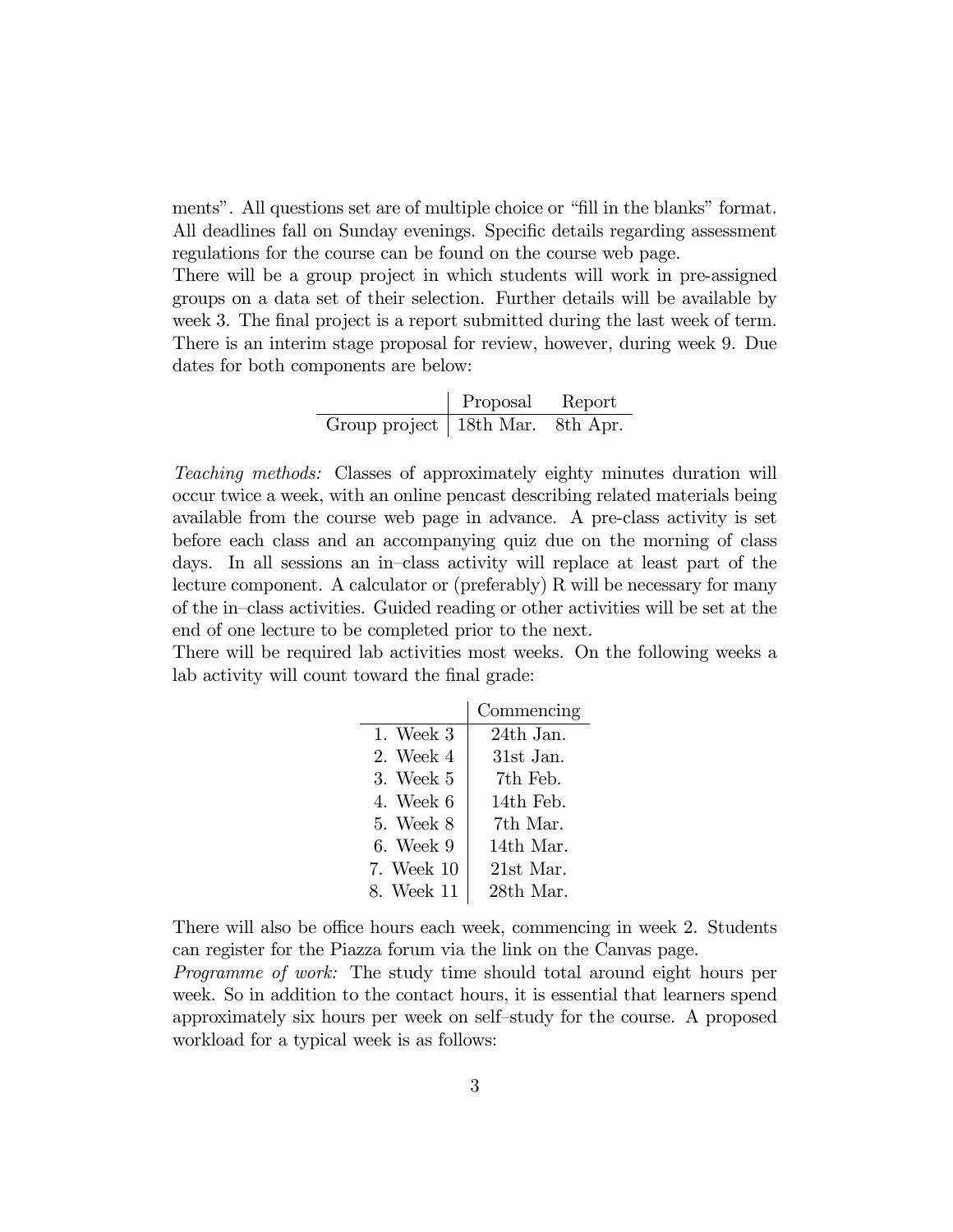Classes (including pre-class activity, pencasts, quiz, class): 3 hours WeBWorK: 2 hours

Lab: 1 hour

Reading/reviewing/exercises: 1 hour

Project/assignments: 1 hour

Feedback: After all assignments have been submitted and marked, individual feedback will be provided in the form of brief notes on marked work. Detailed written comments will also be provided on the course web-page where appropriate.

Recommended texts: There are a variety of books that cover at most of the material in this course, and it is suggested you try the UBC online library stock to find those that suit you. The course notes are

Joe, H. (2020): Course Notes for STAT 306: Finding Relationships in Data. which can be ordered from the UBC bookstore. Amongst other useful texts, both available via the library website, are

Chatterjee, S. and Hadi, A.S. (2006): Regression Analysis by Example, (4th edit.). Wiley (In particular chapters  $1-6$ , 11, 9.1-9.7, 12.1-12.7, 13.3 are covered.)

Weisberg, S. (2014): Applied Linear Regression, (3rd edit.). Wiley.

Further information will appear on the course web page.

Sensitive content: During this pandemic, the shift to online learning has greatly altered teaching and studying at UBC, including changes to health and safety considerations. Keep in mind that some UBC courses might cover topics that are censored or considered illegal by non-Canadian governments. This may include, but is not limited to, human rights, representative government, defamation, obscenity, gender or sexuality, and historical or current geopolitical controversies. If you are a student living abroad, you will be subject to the laws of your local jurisdiction, and your local authorities might limit your access to course material or take punitive action against you. UBC is strongly committed to academic freedom, but has no control over foreign authorities (please visit http://www.calendar.ubc.ca/vancouver/index.cfm?tree=3,33,86,0 for an articulation of the values of the University conveyed in the Senate Statement on Academic Freedom). Thus, we recognize that students will have legitimate reason to exercise caution in studying certain subjects. If you have concerns regarding your personal situation, consider postponing taking a course with manifest risks, until you are back on campus or reach out to your academic advisor to Önd substitute courses. For further information and support, please visit: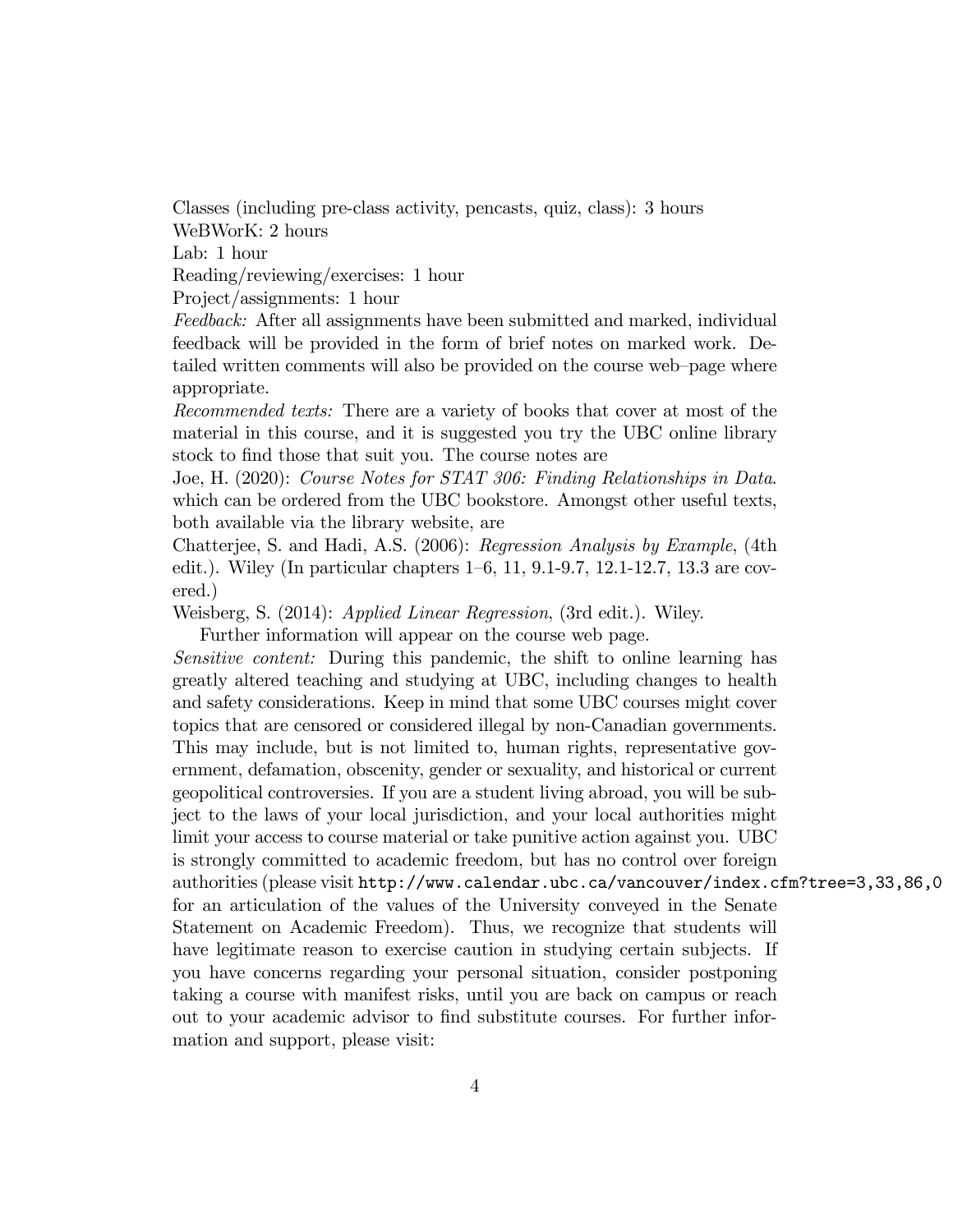## http://academic.ubc.ca/support-resources/freedom-expression

There follows a provisional guide to the lecture slots available. It is possible that the material covered in the classes will differ slightly from the description below.

- 1. Introduction and motivation. Exploring relationships between two variables.
- 2. Least squares estimation for the simple linear model.
- 3. Residuals. Properties of the model.
- 4. Confidence intervals for the slope and an expected response.
- 5. Prediction intervals.
- 6. Distribution theory; why the t distribution?
- 7. Matrix formulation of linear models.
- 8. Properties of least squares estimators in matrix form.
- 9. Properties of residuals and the Residual SS.
- 10. Dummy variables in linear models.
- 11. More on categorical variables in linear models.
- 12. Quadratic models and curve fitting.
- 13. Examining case studies.
- 14. Review Activity.
- 15. Mid-term test.  $(8th Mar.)$
- 16. Model selection, including Mallows'  $C_p$  statistic.
- 17. Leverage, influence, outliers, and the "hat" matrix.
- 18. Transformations.
- 19. A case study.